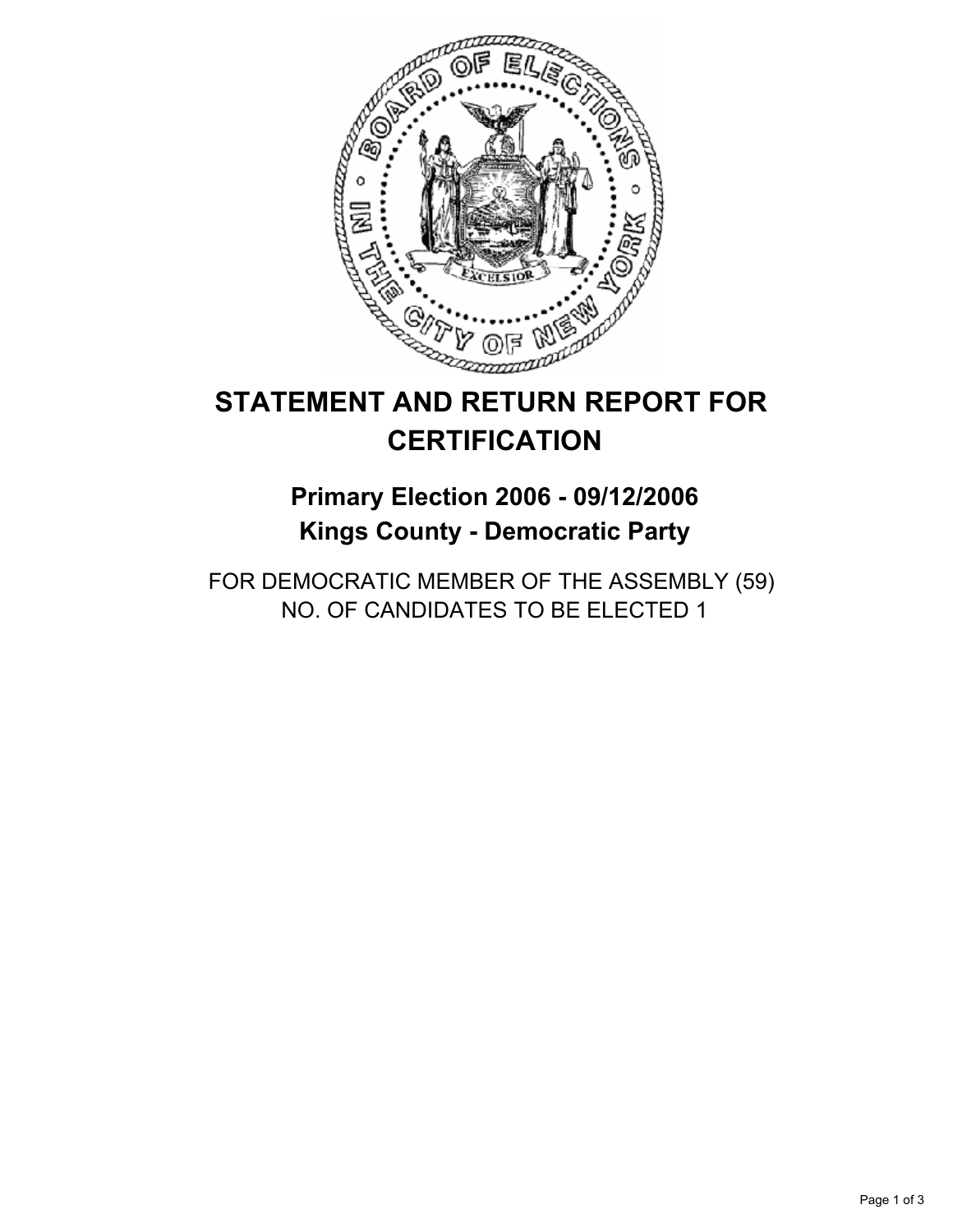

### **ASSEMBLY DISTRICT 59**

| <b>TOTAL VOTES</b>  | 4,974 |
|---------------------|-------|
| ALAN N MAISEL       | 3,568 |
| <b>ABRAHAM LEVY</b> | 1,406 |
| AFFIDAVIT           | 83    |
| ABSENTEE/MILITARY   | 150   |
| <b>EMERGENCY</b>    | 62    |